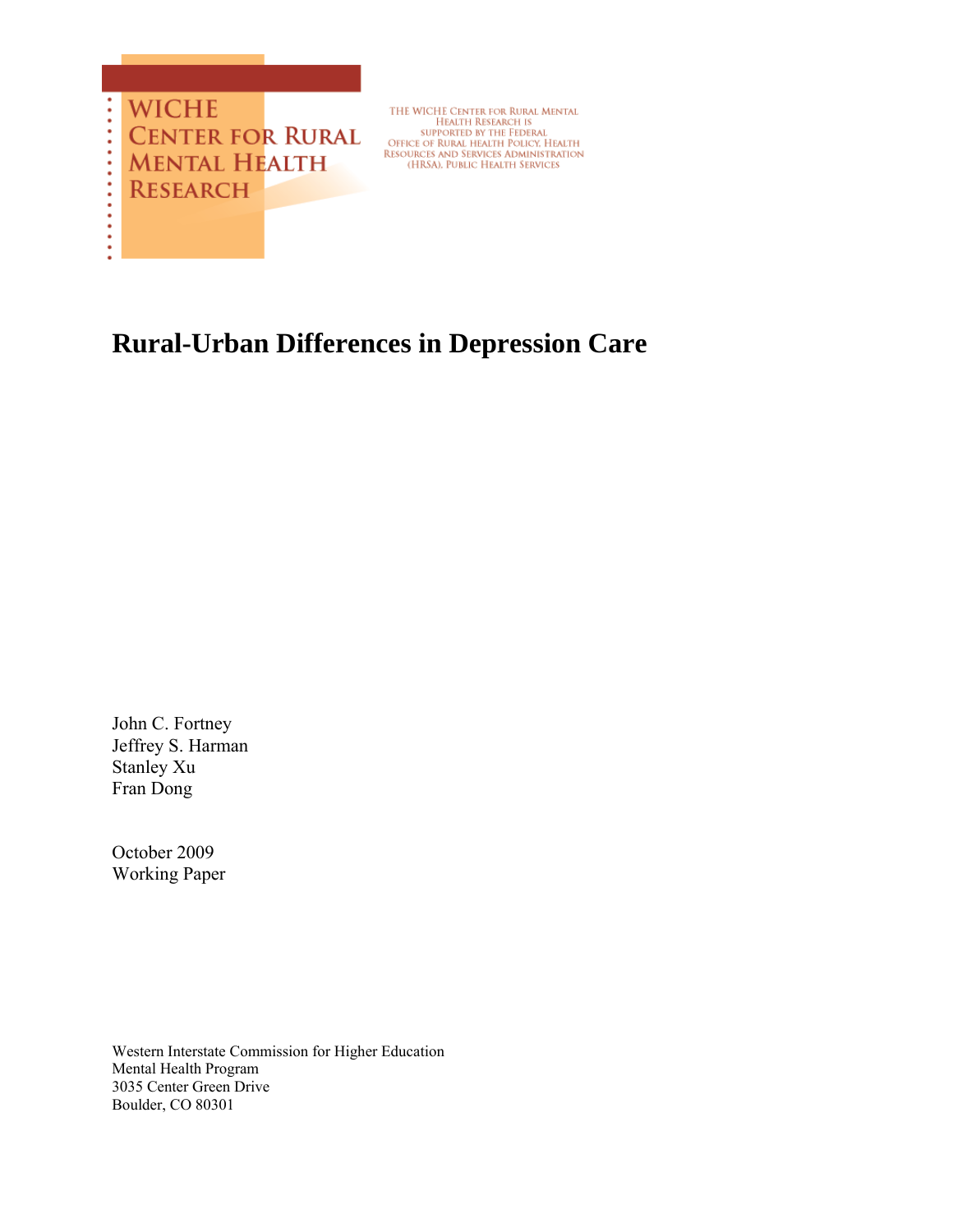Acknowledgements: The WICHE Center for Rural Mental Health Research is one of seven Rural Health Research Centers supported by the Federal Office of Rural Health Policy (ORHP), Grant No.1 U1CRH03713-01. This project is funded by ORHP, Health Resources and Services Administration, U.S. Department of Health and Human Services. The specific content of this article is the sole responsibility of the authors.

Dr. Fortney is the Associate Professor in the Department of Psychiatry Division of Health Services Research at University of Arkansas for Medical Services and a Research Health Scientist at the VA HSR&D Center for Mental Healthcare and Outcomes Research. Dr. Harmon is currently the Associate Professor and Associate Chair and Director of the PhD program in Health Services Research, Department of Health Services Research, Management and Policy College of Public Health and Health Professions at the University of Florida. Dr. Xu is Head of Biostatistics in the Clinical Research Unit of Kaiser Permanente Health Plan and Assistant Professor in the Department of Preventive Medicine and Biometrics at the University of Colorado Health Sciences Center. Fran Dong, M.S., was the Statistical Analyst for the WICHE Mental Health Program.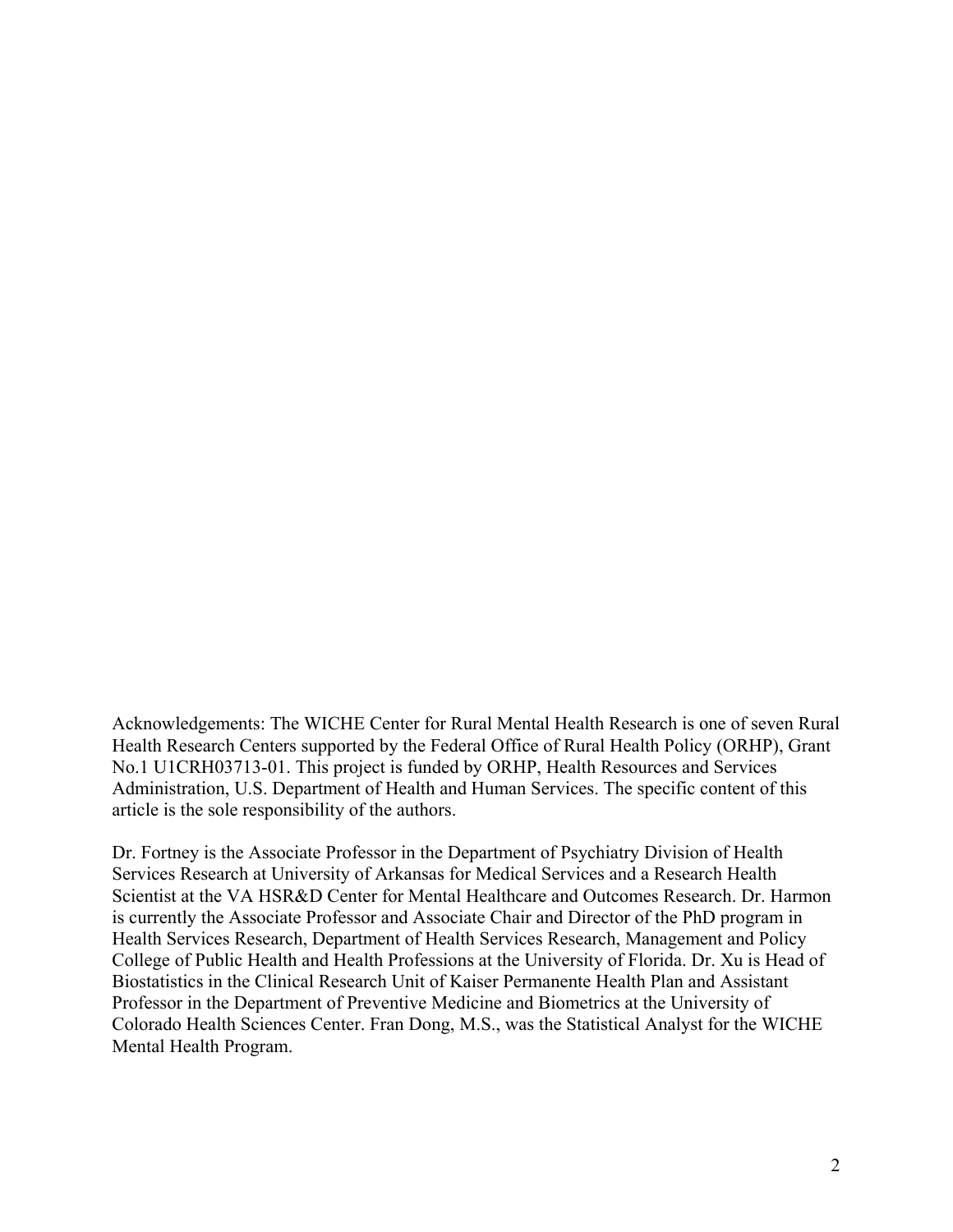# **ABSTRACT**

**Objective**: To assess the association between rurality and depression care. **Methods**: Data were extracted for 10,319 individuals with self-reported depression in the Medical Expenditure Panel Survey. Pharmacotherapy was defined as an antidepressant prescription fill, and minimally adequate pharmacotherapy was defined as receipt of at least four antidepressant fills. Psychotherapy was defined as an outpatient counseling visit, and minimally adequate psychotherapy was defined as ≥8 visits. Rurality was defined using Metropolitan Statistical Areas and Rural Urban Continuum Codes (RUCCs). **Results**: Over the year, two thirds received depression treatment, including almost half with at least one antidepressant prescription fill and a quarter with at least one psychotherapy visit. Among those in treatment, just over half had minimally adequate pharmacotherapy treatment and about a third had minimally adequate psychotherapy treatment. Overall, there were no significant rural-urban differences in receipt of any type of formal depression treatment. However, rural residence was associated with significantly higher odds of receiving pharmacotherapy, and significantly lower odds of receiving psychotherapy. Rural residence was not significantly associated with the adequacy of pharmacotherapy, but it was significantly associated with the adequacy of psychotherapy. Psychiatrists per capita was a mediator in the psychotherapy analyses. **Conclusions**: Rural individuals are more reliant on pharmacotherapy than psychotherapy. This may be a concern if individuals in rural areas turn to pharmacotherapy because psychotherapists are unavailable rather than because they have a preference for pharmacotherapy.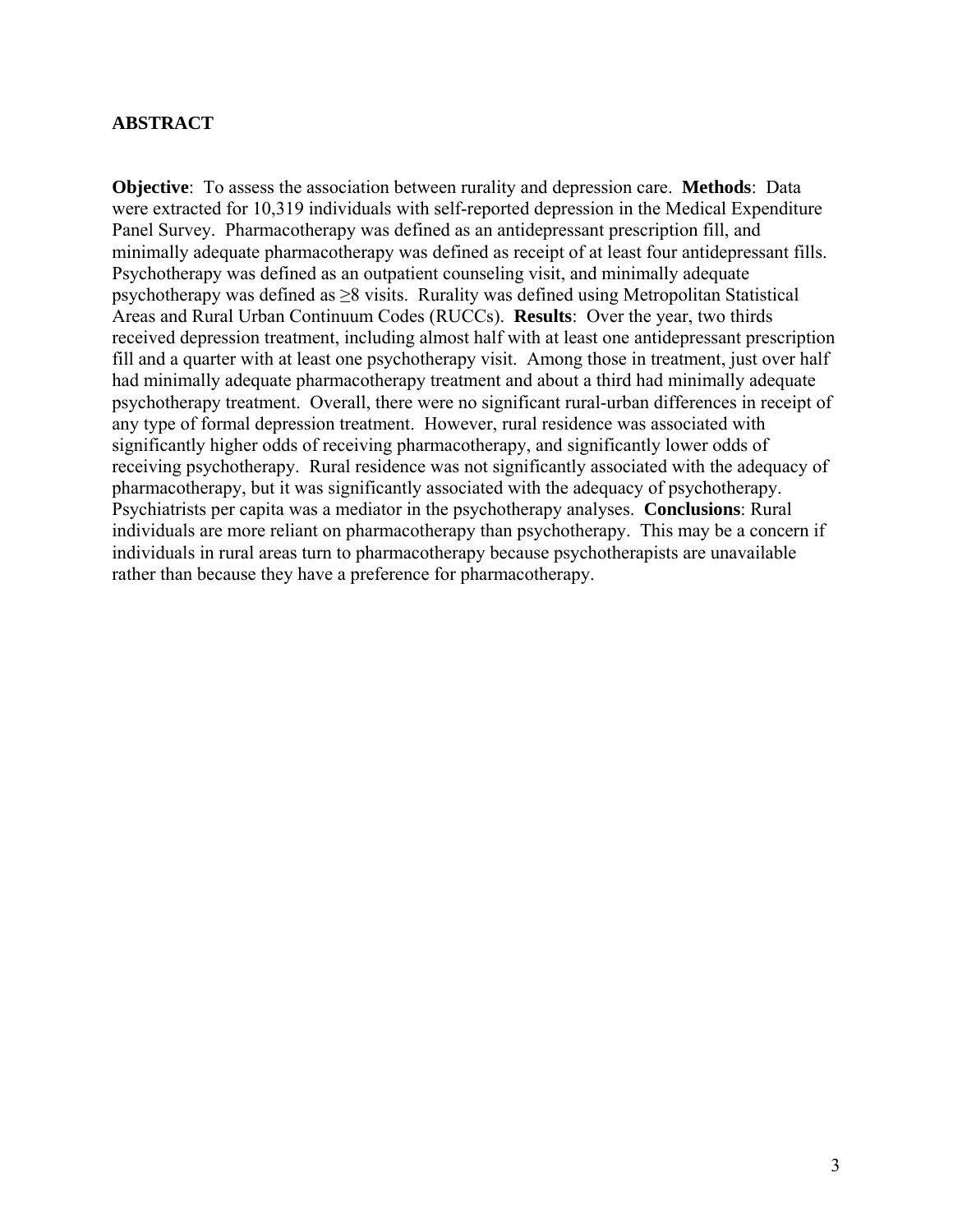# **INTRODUCTION**

According to the National Comorbidity Study Replication (NCS-R), there are no significant rural-urban differences in the 12-month prevalence of major depressive disorder (MDD) in the US population.<sup>1</sup> NCS-R defined rural as residing in a county with  $\leq 10,000$ population, and results were consistent across bivariate analyses and multivariate analyses that controlled for socio-demographic characteristics.<sup>1</sup> In the larger National Health Interview Survey (NHIS), the 12-month prevalence of MDD was significantly, but not substantially, higher in a bivariate analysis comparing urban and rural respondents (5.2% in urban versus 6.1% in rural, p=0.017). The NHIS defined rural as residing in a Non-Metropolitan Statistical Area as specified by the Office of Management and Budget. $^2$  In a multivariate analysis that controlled for socio-demographic characteristics, there were no significant rural-urban differences in prevalence.<sup>2</sup> This finding suggests that any small rural-urban differences in prevalence that may exist are not related to rural residence itself, but with socio-demographic factors that are correlated with both depression and rural residence.

Many individuals in rural areas with depression face barriers to treatment such as long travel times, poverty, stigma, lack of anonymity, culture of self-reliance, and lack of culturally acceptable treatments.<sup>3</sup> However, few national studies have examined rural-urban differences in the use and quality of services specifically among individuals with depression. Just over half (56.7%) of individuals with MDD in the NCS-R received any treatment (formal or informal) for depression, and among those receiving any treatment, only 41.7% received minimally adequate treatment.<sup>4</sup> According to the NCS-R, individuals with a mental health disorder who live in a rural area (defined as living >50 miles form the central city of a metropolitan statistical area) are significantly less likely to receive any treatment (formal or informal) for their disorder.<sup>5</sup>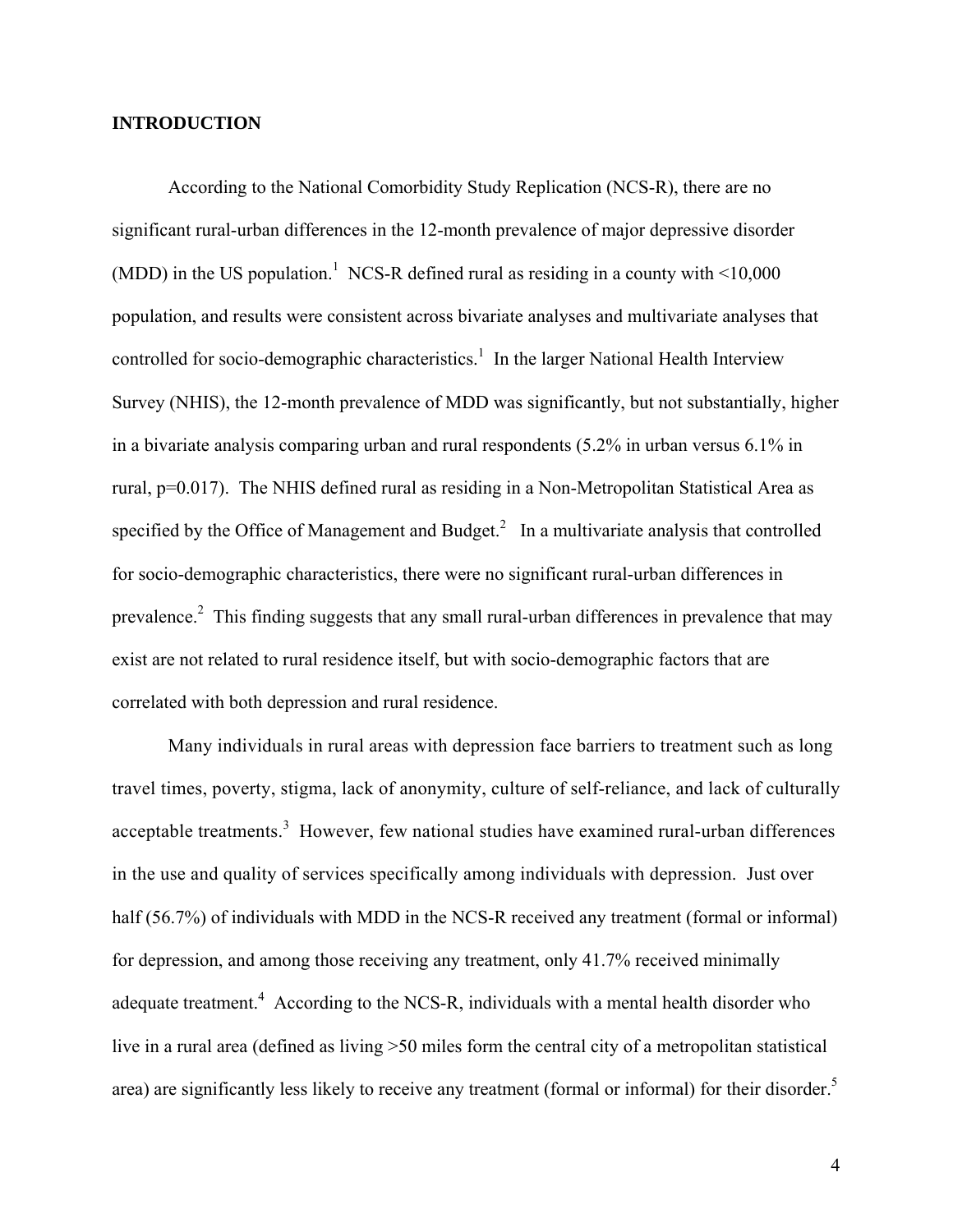Similar findings have been reported among other populations with a mental health disorder,<sup>6</sup> populations with self-reported poor mental health<sup>3</sup>, and the general adult population.<sup>3,7</sup> In the NCS-R, individuals with a mental health disorder who received any formal treatment were significantly less likely to receive specialty mental health treatment if they lived in a rural area.<sup>5</sup> Those receiving specialty mental health care in the NCS-R were significantly more likely to receive minimally adequate treatment (62.3%) compared to those receiving general medical care only  $(42.4\%)$ <sup>4</sup>. Individuals with depression in rural areas are more likely to rely on general medical providers than mental health specialists compared to individuals living in urban areas.<sup>8</sup> Consequently, rural individuals may receive lower quality of depression care than urban individuals. Perhaps because of relatively good access to primary care providers in rural areas, rural individuals in the NCS-R with a mental health disorder who receive general medical care are equally as likely to receive minimally adequate care as those living in urban areas.<sup>5</sup> However, individuals with depression who travel longer distances to seek treatment for depression have lower odds of receiving treatment in concordance with clinical guidelines.<sup>9</sup>

Despite the potential for rural disparities in the use, type and quality of care, there are few studies which have examined these issues among a nationally representative population of individuals with depression. The purpose of the project was to assess the association between rurality and the use, type (pharmacotherapy versus psychotherapy), and quality of care among individuals with self-reported depression. Because primary care providers treat most patients with depression and are typically available in both rural and urban areas, we did not hypothesize that individuals with depression in rural areas would be less likely to receive any treatment compared to individuals with depression in urban areas. However, because mental health specialists are less available in rural areas, we hypothesized that individuals with depression in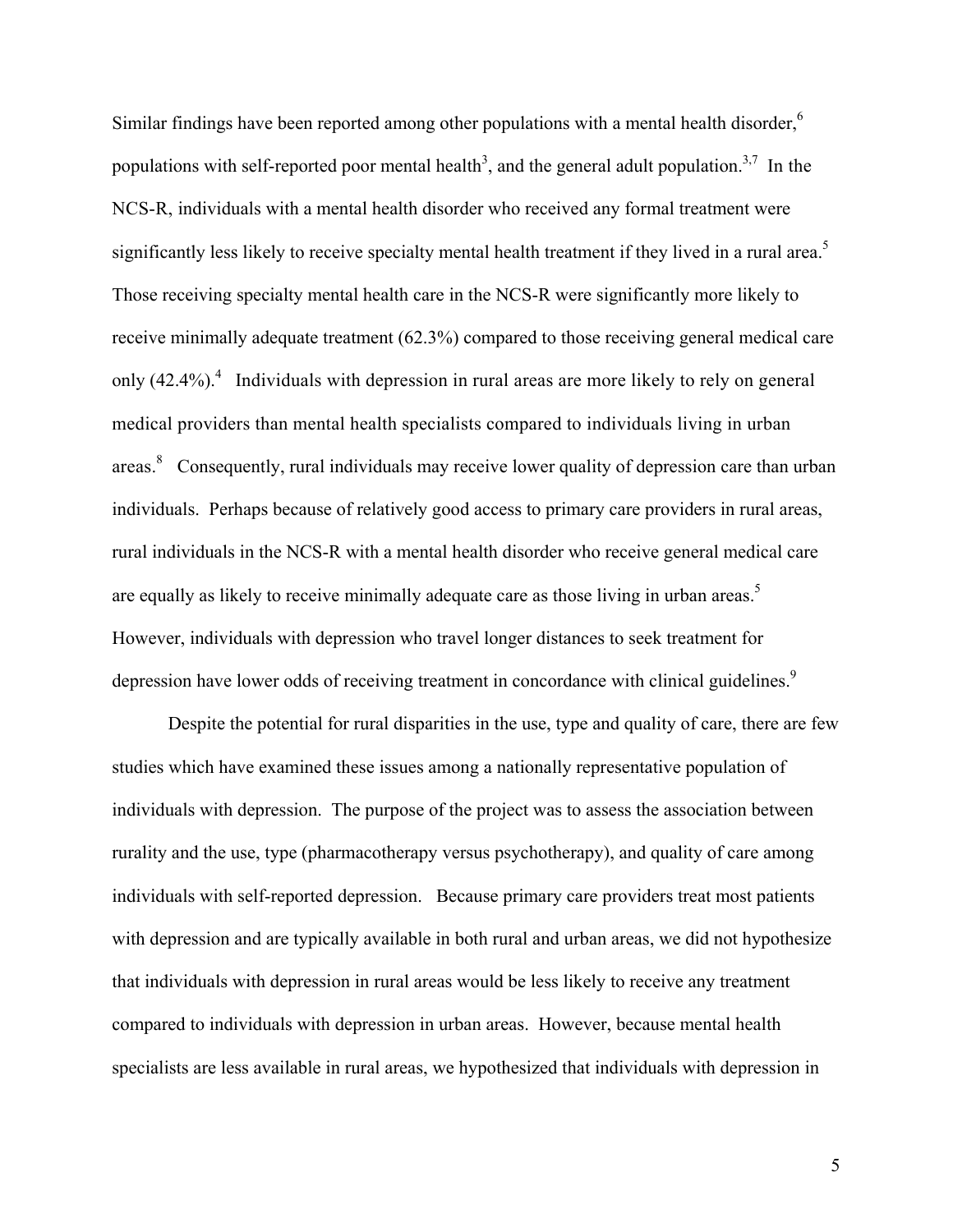rural areas would be less likely to receive psychotherapy compared to their urban counterparts. To compensate for the lack of psychotherapy services in rural areas, we hypothesized that individuals with depression in rural areas would be more likely to receive pharmacotherapy than individuals with depression in urban areas. We also hypothesized that rural individuals receiving pharmacotherapy or psychotherapy would have lower quality of care than urban individuals due to the lack of mental health specialists in rural areas. Finally, we also hypothesized that ruralurban differences in the type and quality of care would be mediated by the local supply of mental health providers (i.e., rural-urban differences would not be significant when controlling for the supply of mental health specialists). Specifically, we hypothesized that the supply of psychiatrists would be positively correlated with use and quality of pharmacotherapy. We also hypothesized that the supply of all types of mental health specialists (i.e., psychiatrists, psychologists and counselors) would be positively correlated with the use and quality of psychotherapy. These hypotheses were tested with several different definitions of rurality to determine the consistency of the findings.

## **METHODS**

#### *Data*

This study uses data from the 2000 to 2004 Medical Expenditure Panel Survey (MEPS), a nationally representative survey sponsored by the Agency for Healthcare Research and Quality (AHRQ) that is conducted annually. The MEPS employs an overlapping panel design collecting data for individuals over a two-year period through a baseline interview and four follow-up interviews and can be used for cross-sectional or longitudinal analysis $10$ . The MEPS Household Component (HC) collects detailed information on health care utilization and expenditures, health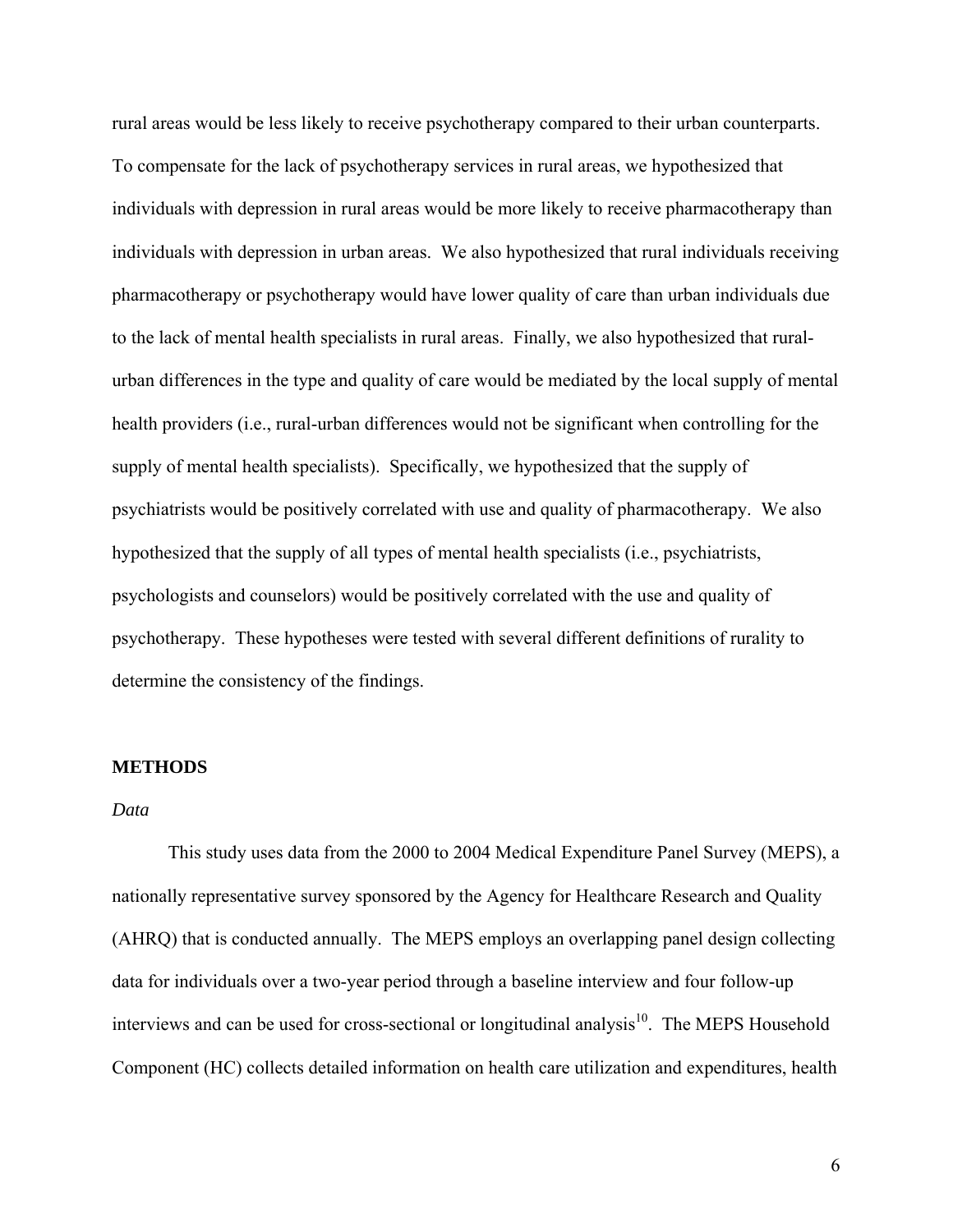status, health insurance coverage, and demographic information and is designed to produce annual estimates of these measures. The MEPS HC sample is drawn from a subsample of households included in the previous year's National Health Interview Survey. In the 2000, 2001 2002, 2003, and 2004 MEPS HC, there are a total of 25,096, 33,556, 39,165, 34,215, and 34,403 individuals respectively. The data in the MEPS HC for 2000 to 2004 are described in detail at [www.meps.ahrq.gov.](http://www.meps.ahrq.gov/)

#### *Individuals With Depression*

Individuals with depression were identified using the MEPS HC medical conditions file. The medical conditions file contains an observation for each self-reported medical condition the individual experiences during the year. During each interview, respondents were asked about medical conditions that were experienced during the four or five months since the previous interview. Thus, all conditions are self-reported by respondents. Self-reported conditions were mapped onto 3-digit *International Classification for Diseases*, 9<sup>th</sup> Revision (ICD-9) codes by AHRQ. We classified conditions with ICD-9 codes of 296.2X, 296.3X or 311.xx as depression, excluding bipolar disorder. In this study, the term "depression" is used to identify these individuals. Using this method, 1,293, 1,917, 2,489, 2,270, and 2,350 individuals were identified as having depression in 2000, 2001, 2002, 2003 and 2004 respectively.

#### *Antidepressant Treatment*

 Antidepressant treatment over a twelve month period was identified using the Prescribed Medicines Event File of each year's MEPS HC. In the 2000, 2001 2002, 2003, and 2004 Prescribed Medicines Event File, there are 182,677, 277,866, 339,308, 304,324, and 317,065 prescribed medicine records respectively. Each record represents one prescribed medicine purchased or obtained during each year. Antidepressant medications were identified by drug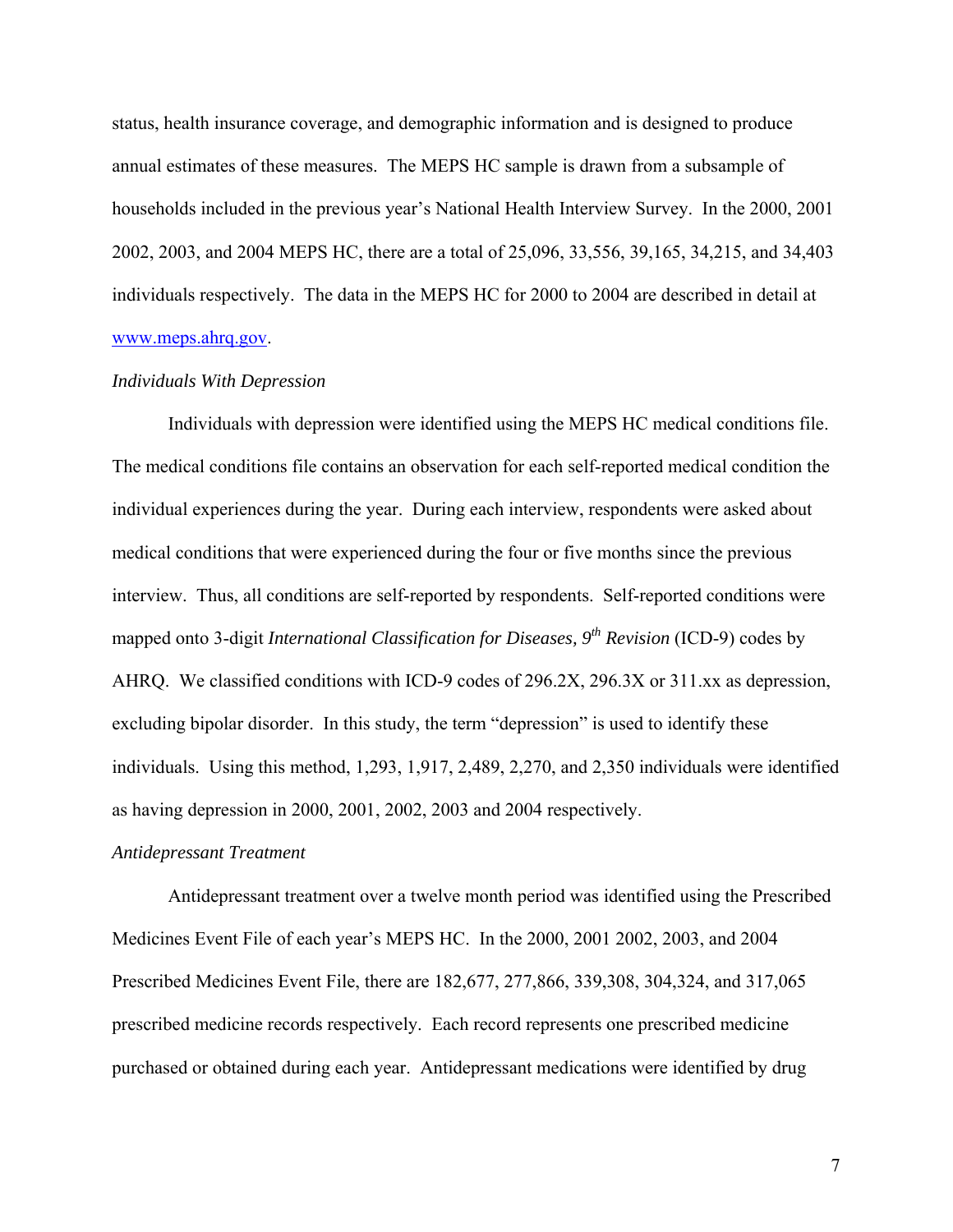name. The drugs classified as antidepressants were amitriptyline, amoxapine, bupropion, citalopram, clomipramine, desipramine, doxepin, duloxetine, fluoxetine, fluvoxamine, imipramine, isocarboxazid, maprotiline, mirtazapine, nefazodone, nortriptyline, paroxetine, phenelzine, protriptyline, sertraline, tranylcypromine, trazodone, trimipramine, and venlafaxine.

 For the twelve month period, we calculated the daily dosage for each antidepressant prescription using the pill dosage and the number of pills in the prescription. It was assumed that each antidepressant prescription was for 30 days and that if fewer than 30 pills were prescribed, the days supplied in the prescription equaled the number of pills supplied in the medication. From 2000 to 2004, of the 75,201 prescriptions for antidepressants, 16,412 (22%) contained fewer than 30 pills. The daily dosages were then compared to the minimum adequate daily dosage developed by Weilburg and colleagues utilizing consensus of expert opinion and manufacturers' guidelines.<sup>11</sup>

## *Psychotherapy Visits*

 Psychotherapy visits are identified using the MEPS Outpatient Visit File (n=80,148) and MEPS Office-Based Medical Provider Visits File (N=742,154) from 2000 to 2004 which contain one observation for each self-reported visit to a hospital-based outpatient clinic or office-based medical provider during each year. For each visit, the respondent was asked which category best described the care provided during the visit. All visits during the twelve month period described as "Psychotherapy or Mental Health Counseling" were categorized as a psychotherapy visit. *Minimally Adequate Depression Care* 

 Minimally adequate depression treatment over the twelve month period was defined as receiving either: 1) at least 4 antidepressant prescriptions (120 days of medication) at the minimum adequate daily dosage; or 2) at least 8 outpatient/office-based psychotherapy visits.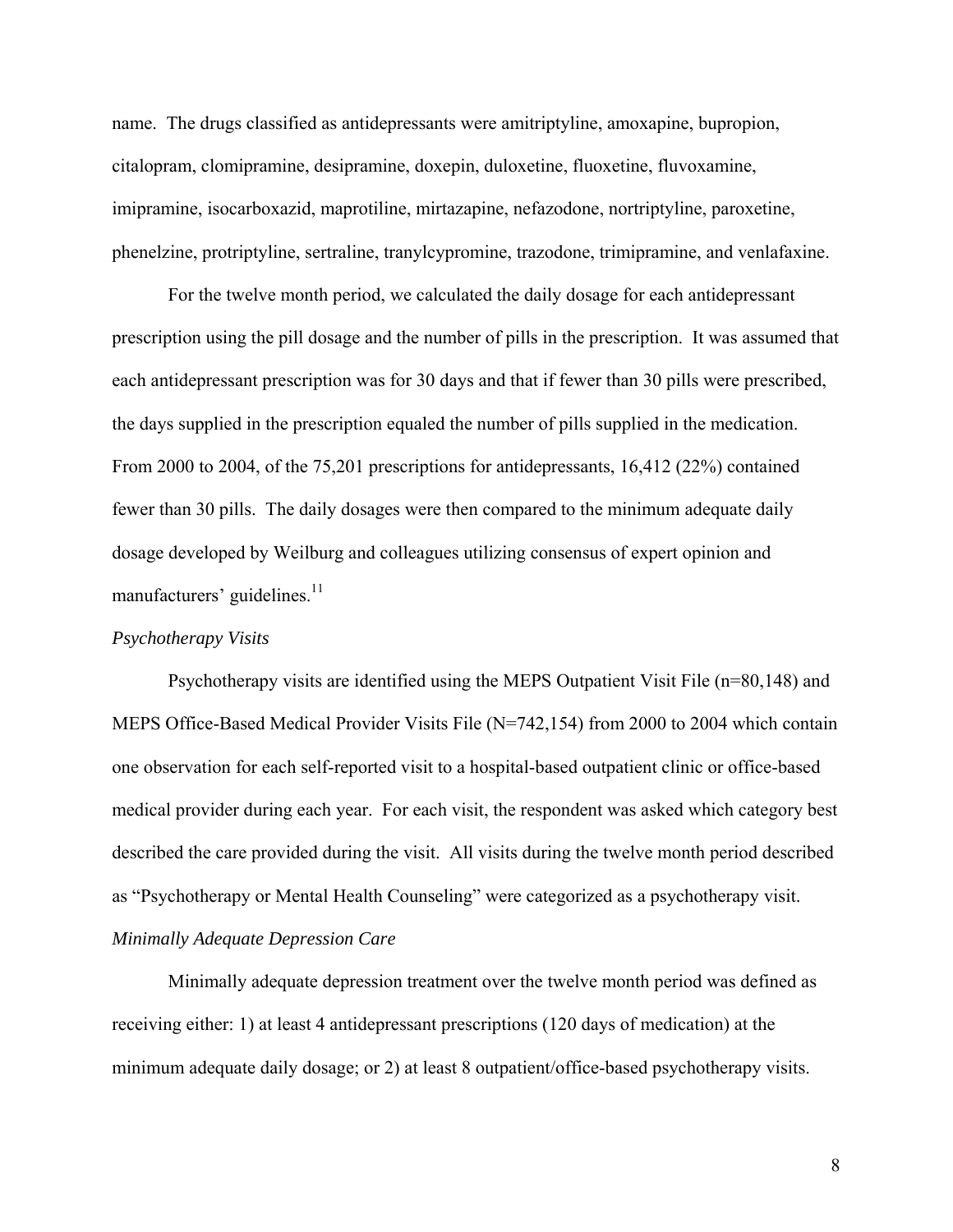This definition was based on evidence based treatment guidelines<sup>12,13</sup> and is similar to that used by Kessler and colleagues in their analysis of depression care using data from the National Comorbidity Survey Replication.<sup>1</sup>

## *Rurality*

Rurality is defined dichotomously, categorically, and ordinally. The dichotomous definition is based on the Office of Management and Budget's definition of a Metropolitan Statistical Area (MSA) which include all counties that contain an urbanized area (i.e., population >50,000) or that are adjacent to an MSA county and 25% of the employed population commutes to the urbanized area (or visa versa). The strengths of the MSA definition are that it is stable over time and it is familiar to policy makers. The main weakness is that it does not differentiate well between nonmetropolitan counties. Rurality is measured categorically and ordinally using the Rural Urban Continuum Codes (RUCCs). In the RUCC classification system, urbanized counties (i.e., population >50,000) are categorized into three groups, based on size of the county's population. Nonmetropolitan counties (i.e., population <50,000) are categorized into six groups, based on total urban population of the county and whether it is adjacent or nonadjacent to a metropolitan county. While the RUCC classification scheme better differentiates non-metropolitan counties, it is less familiar to policy makers and counties are more likely to change categories over time.

We specifically chose RUCC over Rural Urban Commuting Area Codes (RUCA) and Urban Influence Codes (UIC) rural-urban classification schemes. The RUCA and UIC systems use commuting data, in addition to population size, to classify geographic areas. Thus, RUCA and UIC account for the improved access of commuting workers to services in metropolitan areas. We did not want to characterize the rurality of individuals with depression based on the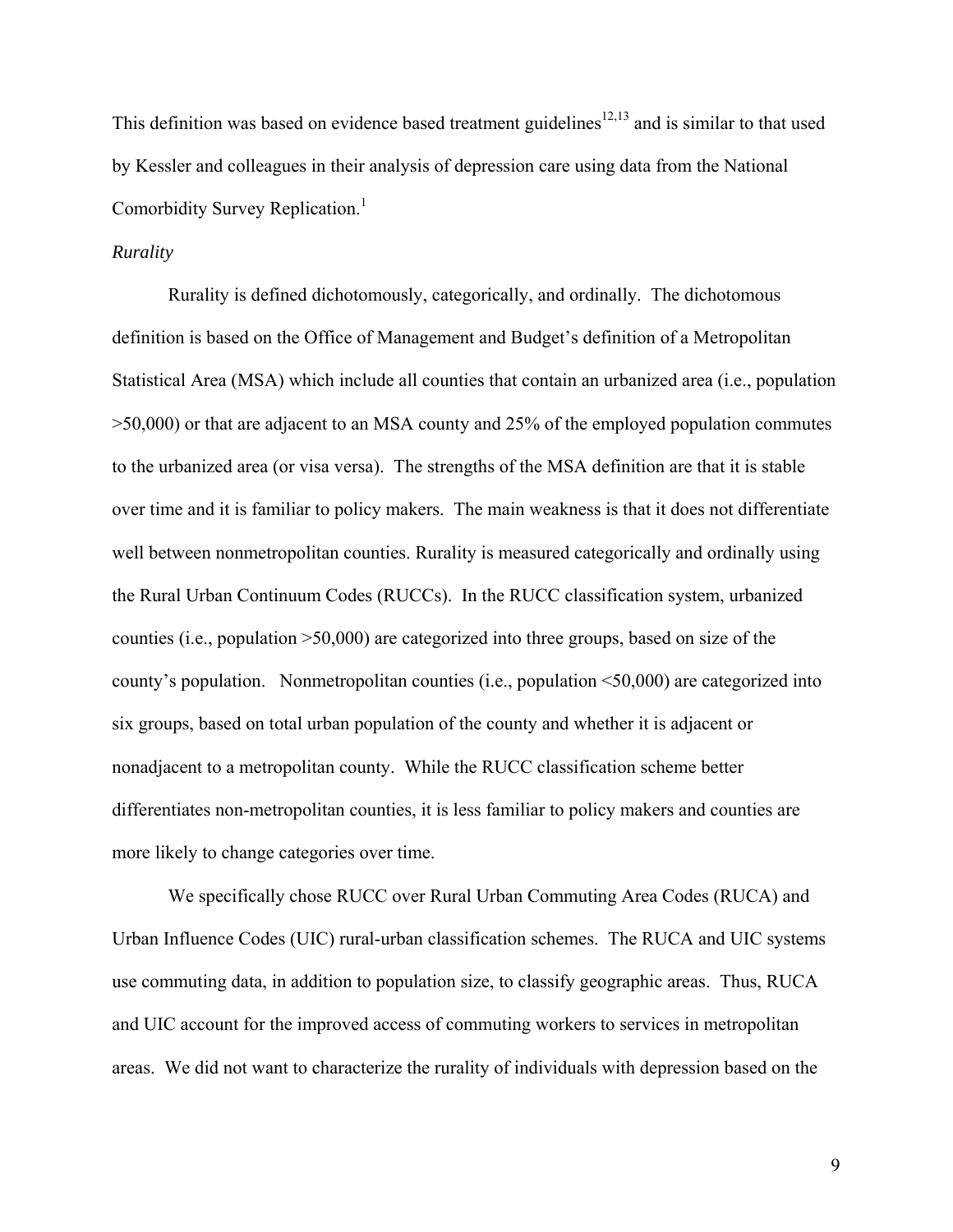commuting patterns of employed persons because individuals with depression have lower employment rates $14-17$ , and thus the access to care for individuals with depression is less likely to be impacted by commuting.

To classify an individual using the RUCC system, it is necessary to know their zipcode or county of residence, neither of which is available in the public use MEPS dataset because zipcodes are considered personal identifiers. Therefore, we traveled to the AHRQ Data Center in Rockville MD to merge a cross-walk of RUCC codes to zip codes, which are available in the master MEPS dataset. Zipcodes where then dropped from the analytical dataset and all statistical analyses were conducted on the de-identified analytical dataset.

## *Supply of Mental Health Specialists*

Health system data for 2000 from the Area Resource File (maintained by the Health Resources and Services Administration) was used to determine the number of psychiatrists, psychologists, and social workers per 1000 people in the county.18 Mental health specialist supply was linked to each individual in the dataset based on their county of residence.

## *Casemix Measures*

 Casemix variables were measured from the baseline interview. Race/ethnicity consisted of four mutually exclusive groups: Caucasian, African-American, Latino, and other. Any respondent who identified him/herself as Latino was categorized as Latino, regardless of race. Age was coded as: under 18, 18 to 34, 35 to 64, and 65 and over. Insurance type was categorized as any private insurance, Medicaid, Medicare, both Medicaid and Medicare, and uninsured. Income was measured as a percentage of the poverty level and placed into five categories: poor  $(100\%$  of the federal poverty level), near poor  $(100-124\%)$ , low income  $(125-199\%)$ , middle income (200-399%), and high income (>399%). Education was included as a dichotomous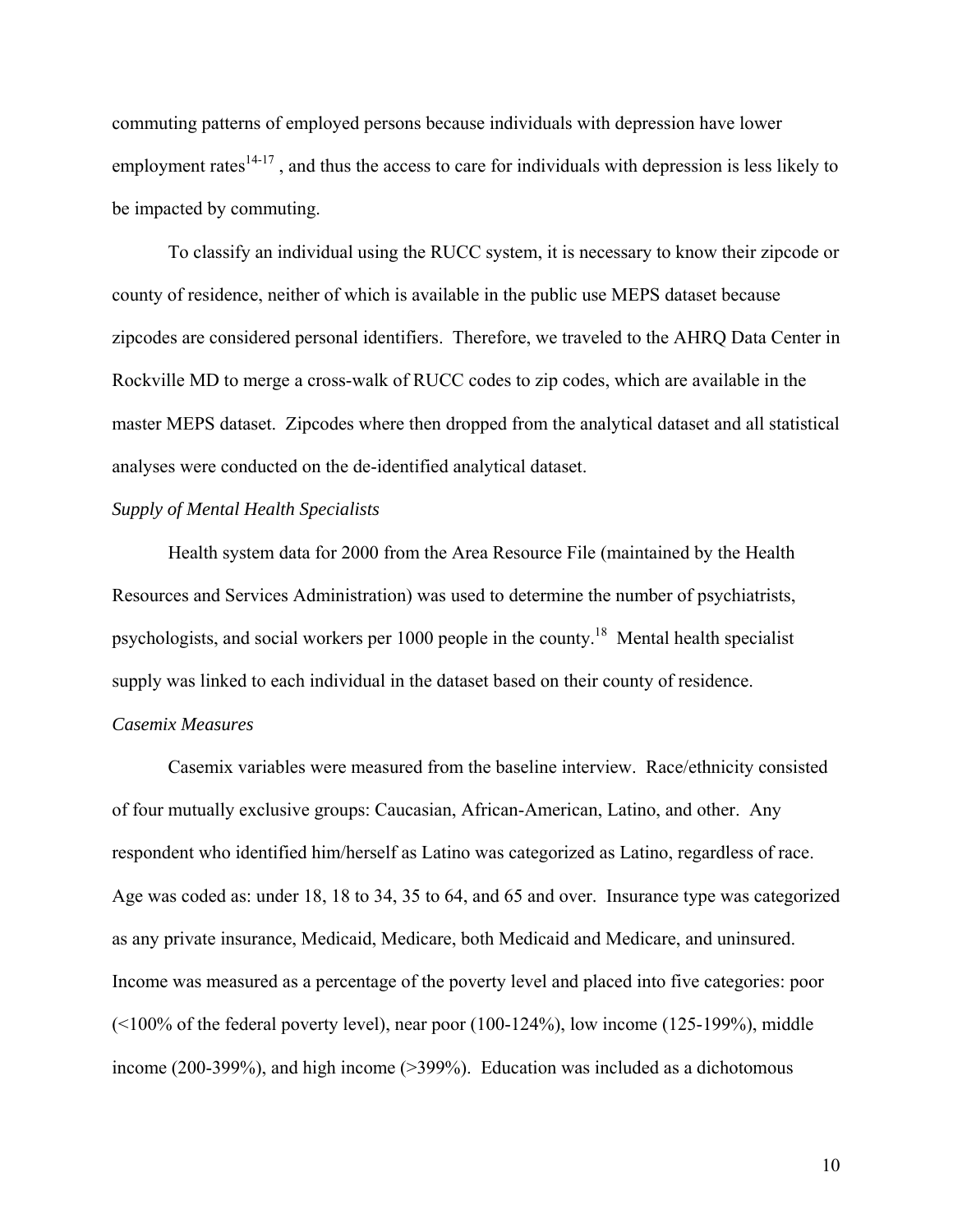variable coded 1 if the individual had a college education or better, 0 otherwise. Marital status was classified as married, widowed, divorced/separated, and never married. Self-perceived health and mental health status, and functional limitations were derived from responses from the MEPS HC. Respondents rated overall health as excellent, very good, good, fair, or poor at three points during the calendar year. Respondents rated mental health using the same categories. Respondents were also asked about functional limitations using the activities of daily living scale and the instrumental activities of daily living scale. A dummy variable was coded 1 if the individual had at least one limitation on the activities of daily living scale, 0 otherwise. A dummy variable was coded in the same way for the instrumental activities of daily living scale. All health and functional status variables used measures collected during the first interview of the calendar year.

## *Statistical Analysis*

 Logistic regression analysis was used to test the hypotheses, as all dependent variables were dichotomous. The first regression examined receipt of formal depression treatment defined as either obtaining at least one antidepressant prescription or attending at least one psychotherapy visit. The second regression examined receipt of at least one antidepressant. The third regression examined the receipt of a minimally adequate course of antidepressants among individuals who had received at least one antidepressant prescription. The fourth regression examined attendance of at least one psychotherapy visit. The fifth regression examined receipt of a minimally adequate course of psychotherapy among individuals who made at least one psychotherapy visit. Models were estimated using the survey procedures of Stata statistical software using weights to account for the complex sampling strategy and to produce nationally representative estimates. The first set of analyses examined the impact of rurality specified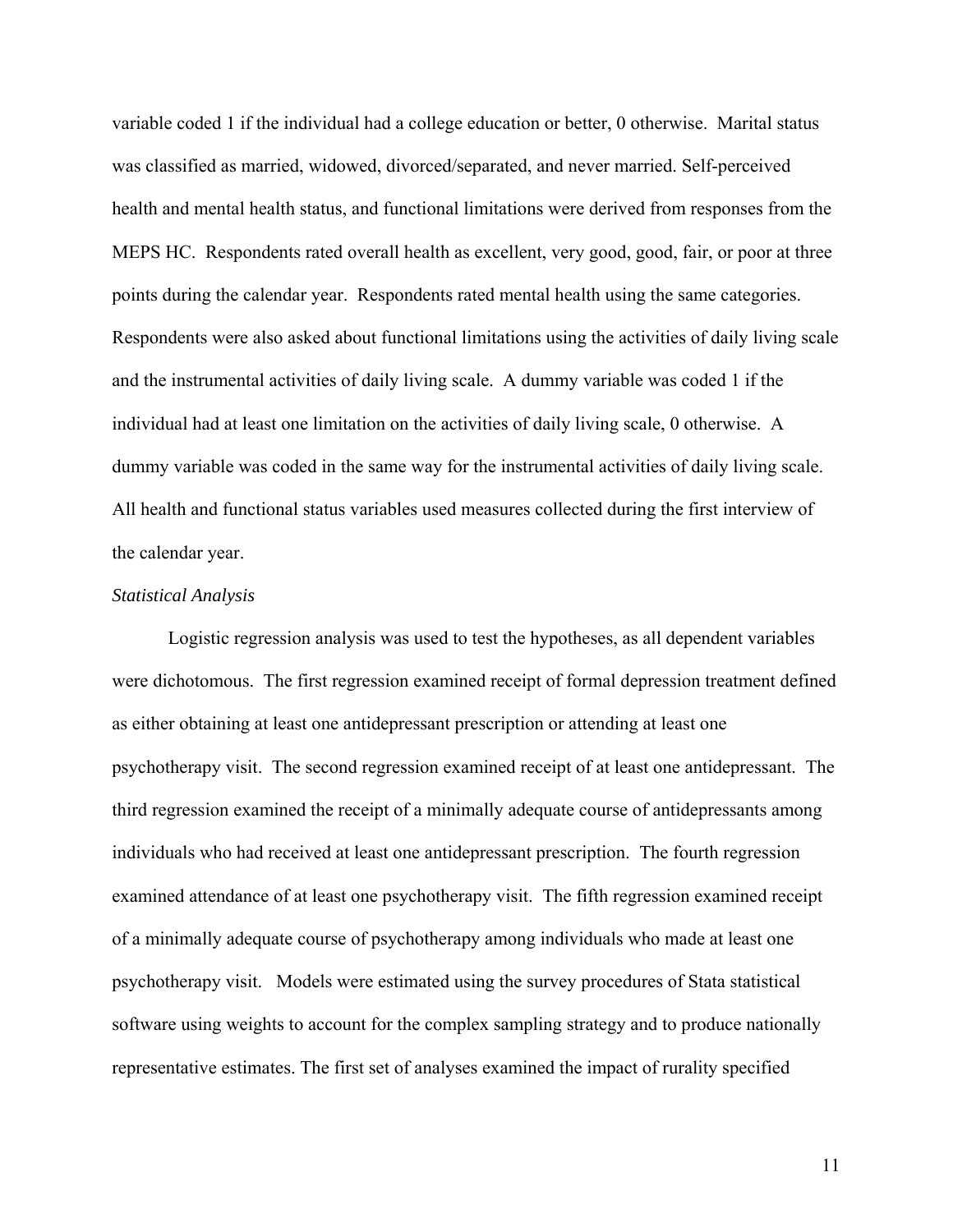dichotomously as residence in a metropolitan statistical area or not, the second set of analyses specified rurality ordinally (RUCC=1-9), and the third set of analyses specified rurality categorically as a series of dummy variables (RUCC = 1, 2, 3, 4, 5, 6, 7, 8, or 9). However, because some regressions (e.g., receipt of minimally adequate psychotherapy) have relatively few subjects in RUCC categories 7, 8, and 9, we also conducted a sensitivity analyses by combining these three groups into one.

 To test whether the local supply mental health specialists is a mediator for rurality, we used the steps outlined by Baron and Kenny.<sup>19</sup> First, we estimated three regression equations with psychiatrists per 1000 population, psychologists per 1000 population and social workers per 1000 populations as the dependent variables and rurality specified ordinally ((RUCC=1-9) as the explanatory variable. If rurality is a significant predictor of supply of psychiatrists, we then added psychiatrists per 1000 population to the pharmacotherapy regressions. If rurality was a significant predictor of psychiatrists per 1000 population, psychologists per 1000 population or social workers per 1000 population, we added these types of mental health specialist supply to the psychotherapy regressions. If mental health specialist supply is found to be a significant predictor and the significance of rurality decreases when mental health specialist supply is added to the regression, we concluded that the supply of mental health specialists is a mediator for rurality.

#### **RESULTS**

 There were 10,319 individuals with self-reported depression in the 2000-2004 MEPS samples. Similar to the general U.S. population, about one fifth of the sample lived outside a MSA. Consistent with the epidemiology of depression, most were middle aged (age 18-64) and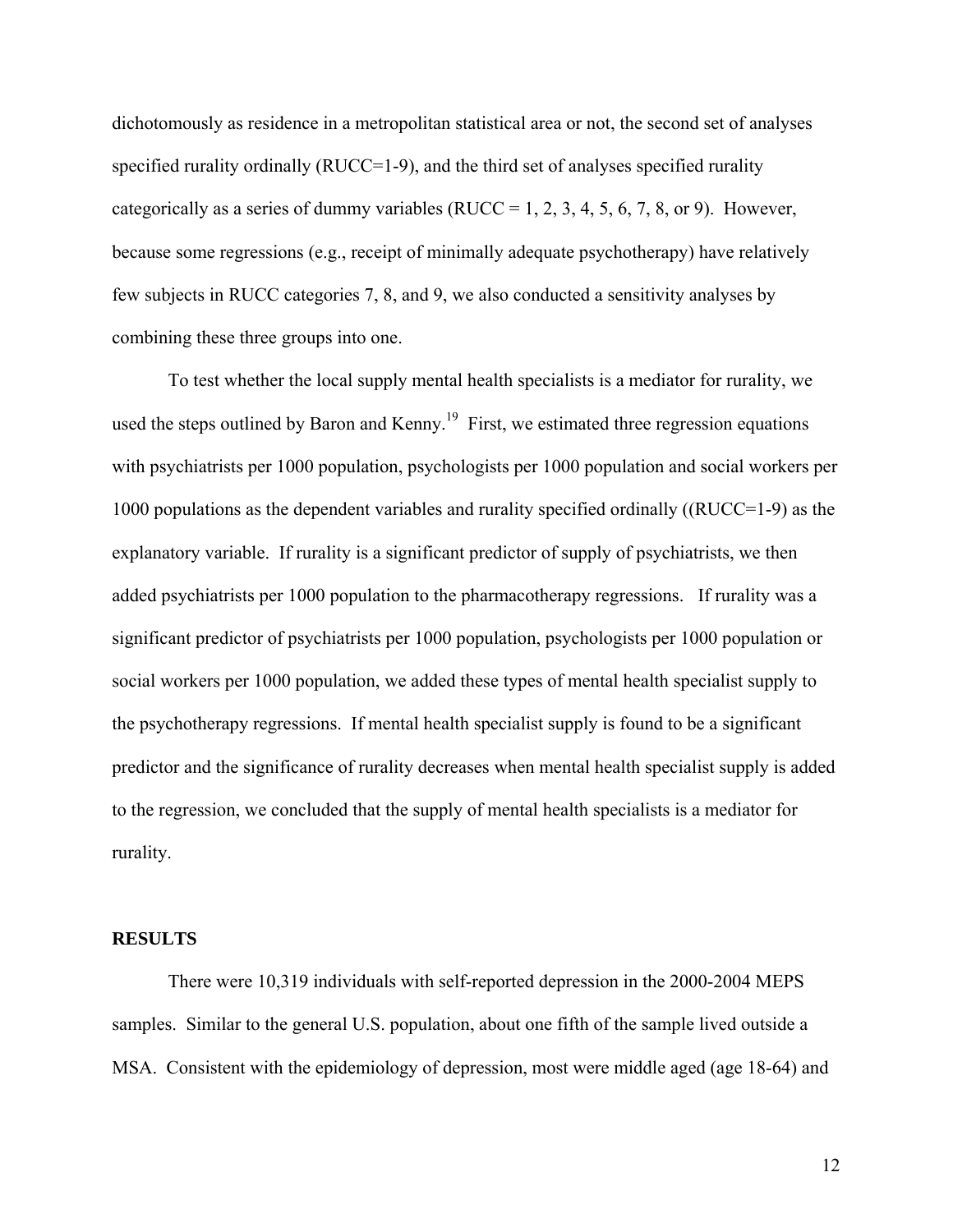female. Less than half were married, nearly a third were of minority race/ethnicity, almost half lived below 200% of the federally designated poverty level and three quarters did not have a college education. Over half had private insurance and almost a third had public insurance.

Two thirds received some type of formal depression treatment during the previous year including nearly 60% with at least one antidepressant prescription fill and a quarter with at least one psychotherapy visit. Among those receiving at least one antidepressant prescription, just over half had minimally adequate pharmacotherapy treatment. Among those with at least one psychotherapy visit, about a third had minimally adequate psychotherapy treatment.

## *Any Formal Treatment*

In multivariate analyses, residence in a non-metropolitan statistical area was not significantly associated with receiving any formal depression treatment compared to residence outside a metropolitan statistical area. When rurality is specified ordinally (i.e.,  $\text{RUCC}=1-9$ ), it was not associated with significantly different odds of receiving any formal depression treatment. When the RUCC categories were specified categorically as dummy variables in the multivariate analyses, RUCC categories 2, 3, and 5 all had significantly higher odds of receiving any formal depression treatment compared to RUCC category 1 (the most urban area).

## *Pharmacotherapy*

Residence in a non-metropolitan statistical area was associated with significantly higher odds of receiving pharmacotherapy compared to residence in a metropolitan statistical area, but not significantly different odds of receiving minimally adequate pharmacotherapy treatment. Likewise, when RUCC codes are specified ordinally, greater rurality was associated with significantly higher odds of receiving pharmacotherapy, but not significantly different odds of receiving minimally adequate pharmacotherapy. RUCC categories 3, 5, 6 and 8 all had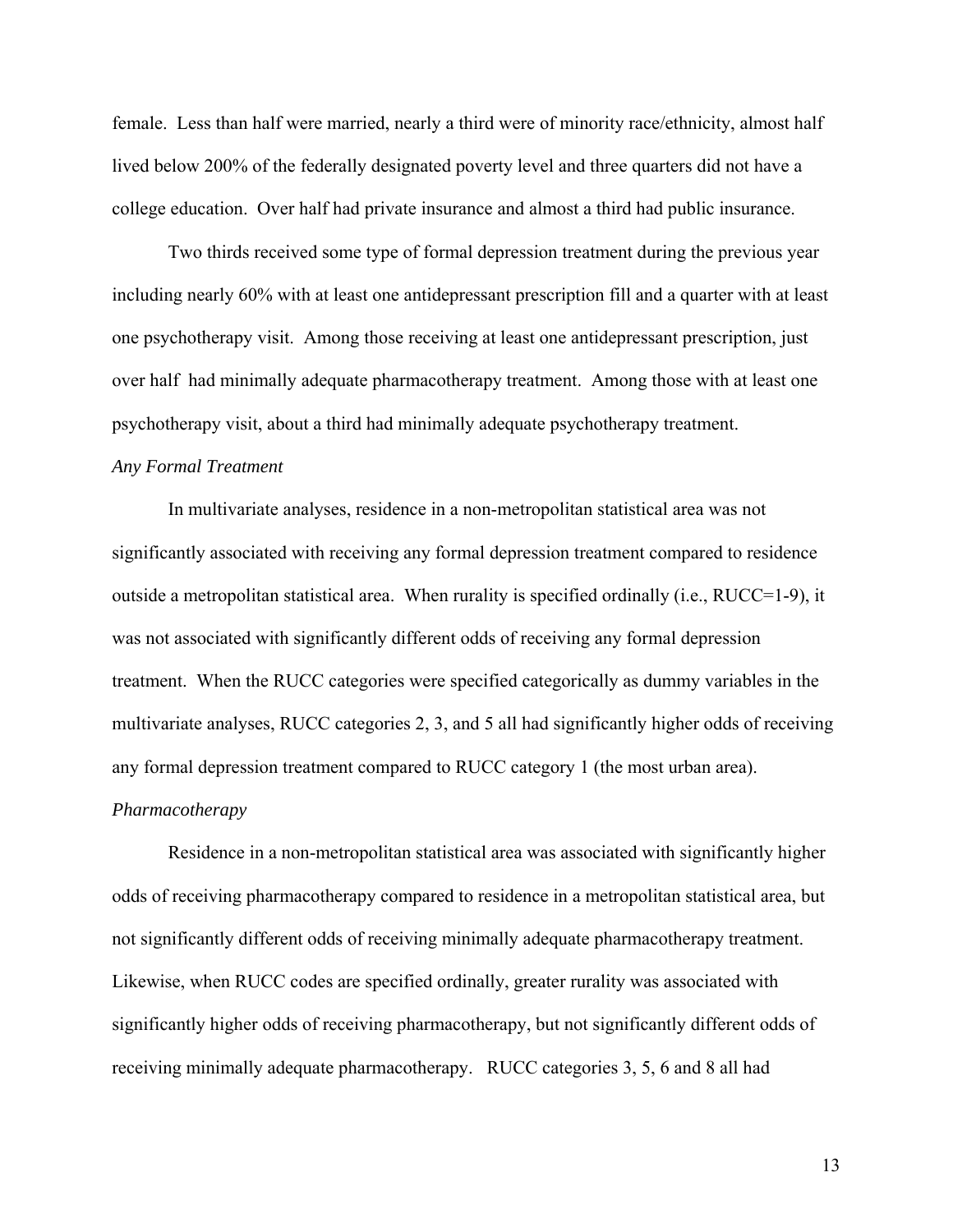significantly higher odds of receiving pharmacotherapy treatment relative to RUCC category 1. In the analysis examining receipt of minimally adequate pharmacotherapy treatment, only RUCC category 9 had significantly different odds compared to RUCC 1. When RUCC category 7, 8 and 9 were combined into one category as a sensitivity analysis, this rural group did not have significantly different odds of receiving pharmacotherapy treatment, or receiving minimally adequate pharmacotherapy. Thus, any significant rural-urban differences observed individually in high rural RUCC codes, were likely anomalies resulting from small cell sizes.

#### *Psychotherapy*

Residence in a non-metropolitan statistical area was associated with significantly lower odds of receiving psychotherapy, and significantly lower odds of receiving minimally adequate psychotherapy treatment compared to residence in a metropolitan statistical area. Likewise, when RUCC codes are specified ordinally in the multivariate analysis, greater rurality was associated with significantly lower odds of receiving psychotherapy and significantly lower odds of receiving minimally adequate psychotherapy. Significant odds ratios are highlighted in black. RUCC category 4, 6, 7 and 9, had significantly lower odds of receiving psychotherapy relative to RUCC category 1. Only RUCC category 9 had significantly different odds of receiving minimally adequate psychotherapy treatment compared to RUCC category 1. However, this was likely an anomaly resulting from small cell sizes because when RUCC category 7, 8 and 9 were combined into one category as a sensitivity analysis, the most rural areas (RUCC categories 7, 8, and 9) did not collectively have significantly different odds of receiving minimally adequate psychotherapy treatment compared to RUCC category 1. However, the sensitivity analysis did confirm that the most rural areas (RUCC categories 7, 8, and 9) collectively have significantly lower odds of receiving psychotherapy.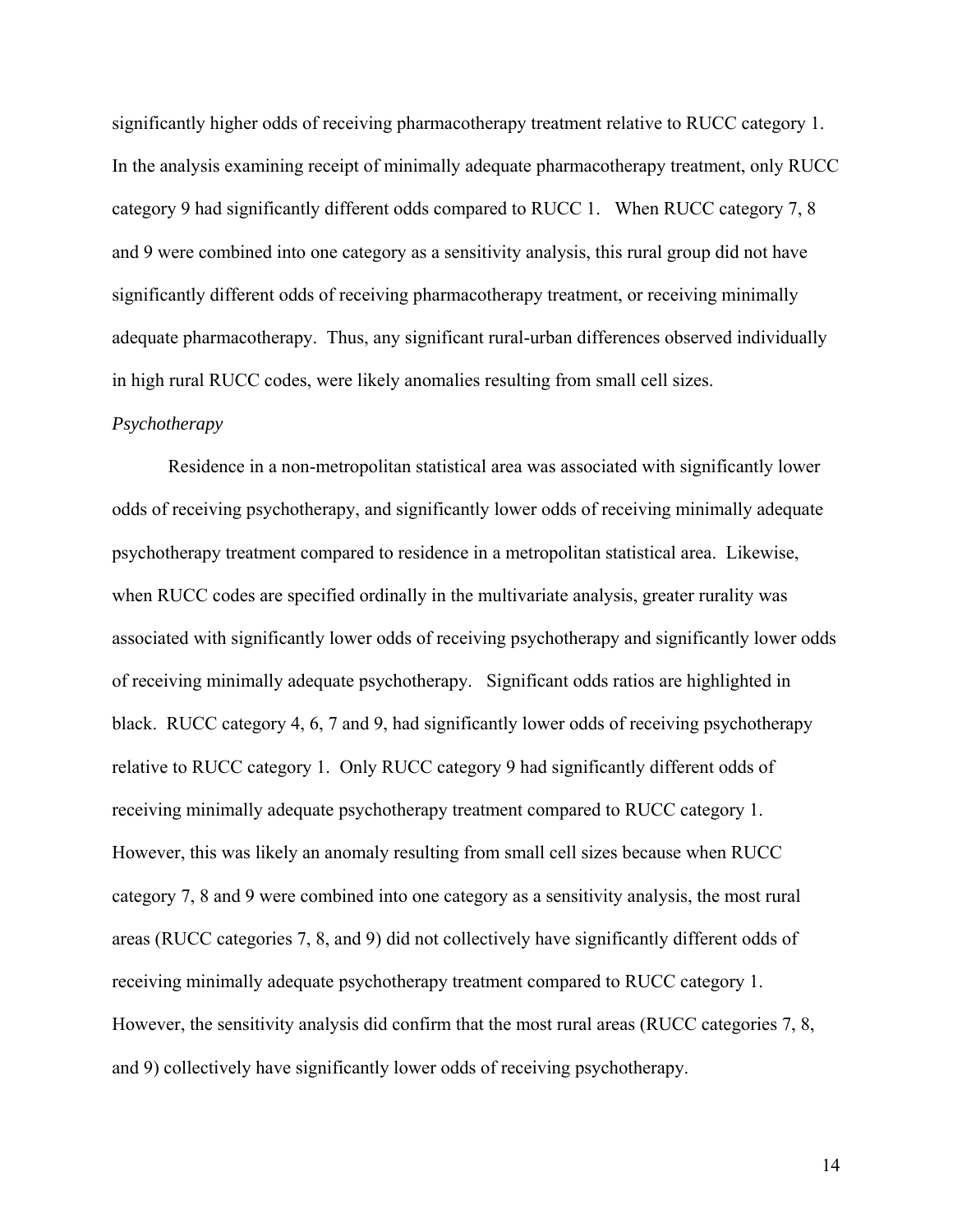## *Mediators*

 Rurality specified ordinally ((RUCC=1-9) was a significant predictor of psychiatrists per 1,000 population (p<0.001), psychologists per 1,000 population, and social workers per 1000 population. However, when psychiatrists per capita was added as an independent variable in the multivariate analyses with rurality specified ordinally, it is not a significant predictor of receiving pharmacotherapy, and therefore it cannot be considered a mediator. Likewise, psychiatrists per capita is not a significant predictor of receiving minimally adequate pharmacotherapy. For receipt of psychotherapy, rurality is no longer a significant predictor of receiving psychotherapy or receiving minimally adequate psychotherapy when psychiatrists, psychologists and social workers per capita are added as independent variables in the multivariate analysis with rurality specified ordinally. In these regressions, psychiatrists per capita and social workers per capita are significant predictors of receiving psychotherapy and psychiatrists per capita is a significant predictor of receiving minimally adequate psychotherapy. Thus, the supply of mental health specialists was a mediator for rurality in the analysis of psychotherapy.

#### **Discussion**

 Two thirds of those with self-reported depression received some type of formal treatment and receipt of formal treatment overall was not associated with rural residence. Over half of individuals with depression received pharmacotherapy and a quarter received psychotherapy. As hypothesized, rural residence was associated with a significantly higher likelihood of receiving pharmacotherapy, and a significantly lower likelihood of receiving psychotherapy. Rural-urban differences in pharmacotherapy were not mediated by the supply of mental health specialists, but rural-urban differences in psychotherapy were mediated by the supply of mental health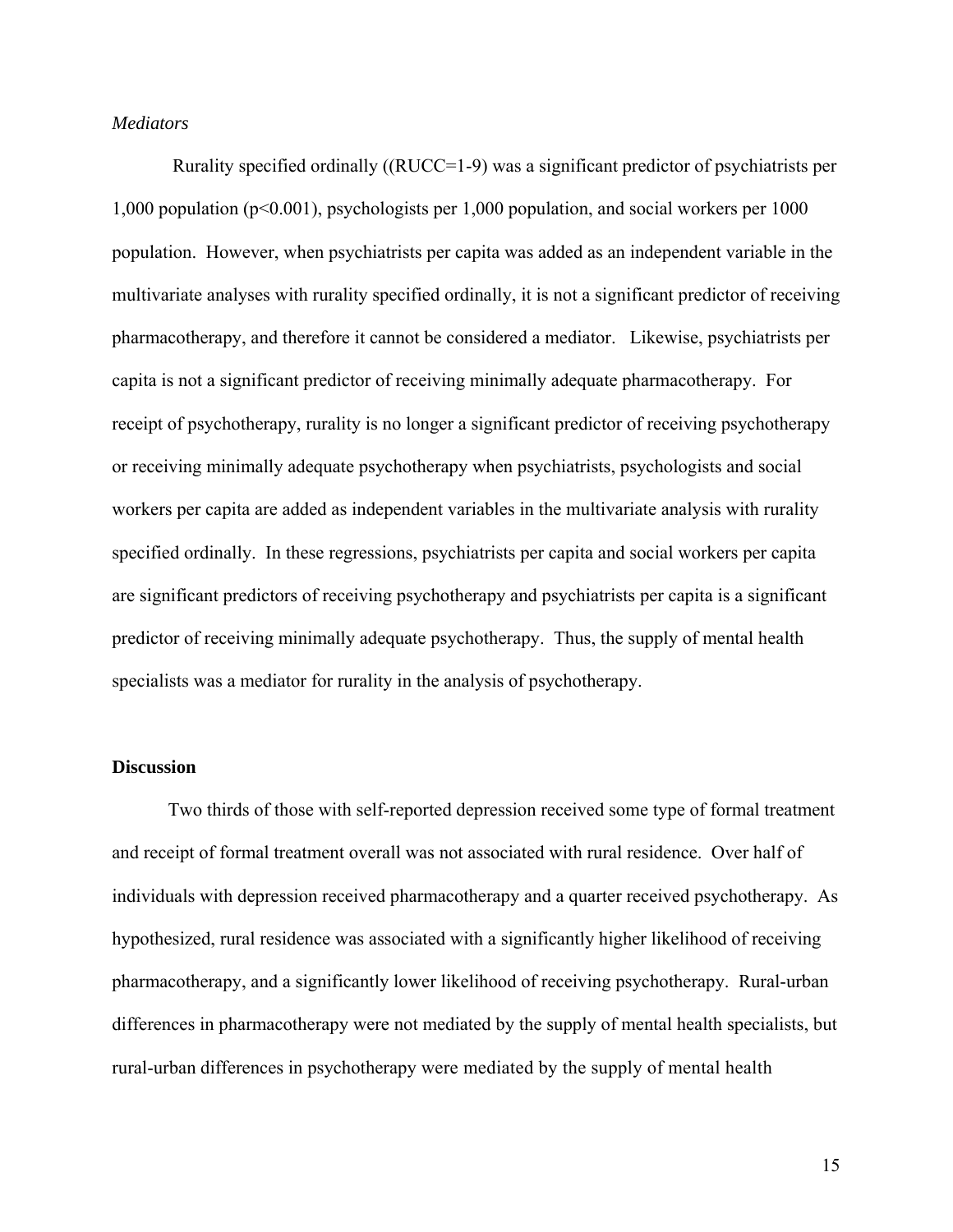specialists. Rates of minimally adequate pharmacotherapy and psychotherapy were poor and similar to previous findings from studies with nationally representative samples.<sup>20-22</sup> Contrary to our hypothesis, rural residence was not significantly associated with receipt of minimally adequate pharmacotherapy. As hypothesized, rural residence was associated with a significantly lower likelihood of receiving minimally adequate psychotherapy and this difference was again mediated by the supply of mental health specialists. Results were consistent across the different definitions of rurality.

 These findings suggest that the lack of access to psychotherapists in rural areas may cause rural individuals with depression to rely more on antidepressant medications than on counseling. If a higher proportion of individuals in rural areas turn to antidepressants due to lack of access to psychotherapists rather than a preference for pharmacotherapy, it may be that pharmacotherapy outcomes are suboptimal in rural areas. Another concern is that when rural individuals do not respond to antidepressant treatment, psychotherapy may not be available as an alternative form of treatment. An additional concern is that, compared to their urban counterparts, individuals in rural areas who do initiate psychotherapy are less likely to receive a minimally adequate number of visits, and thus are likely to experience suboptimal outcomes. These findings underscore the importance of developing and disseminating innovative modalities for delivering evidence-based psychotherapies to remote locations. While evidence-based psychotherapies have been shown to be effective when delivered via telephone,<sup>23</sup> interactive video,  $24,25$  and computer/internet<sup>26</sup>, third party payers frequently do not reimburse for these treatment modalities. Reimbursement for interactive video visits often requires payments to both the off-site psychotherapist and the on-site host organization (e.g., primary care clinic). Psychotherapy is even more accessible (and therefore potentially more effective) when it is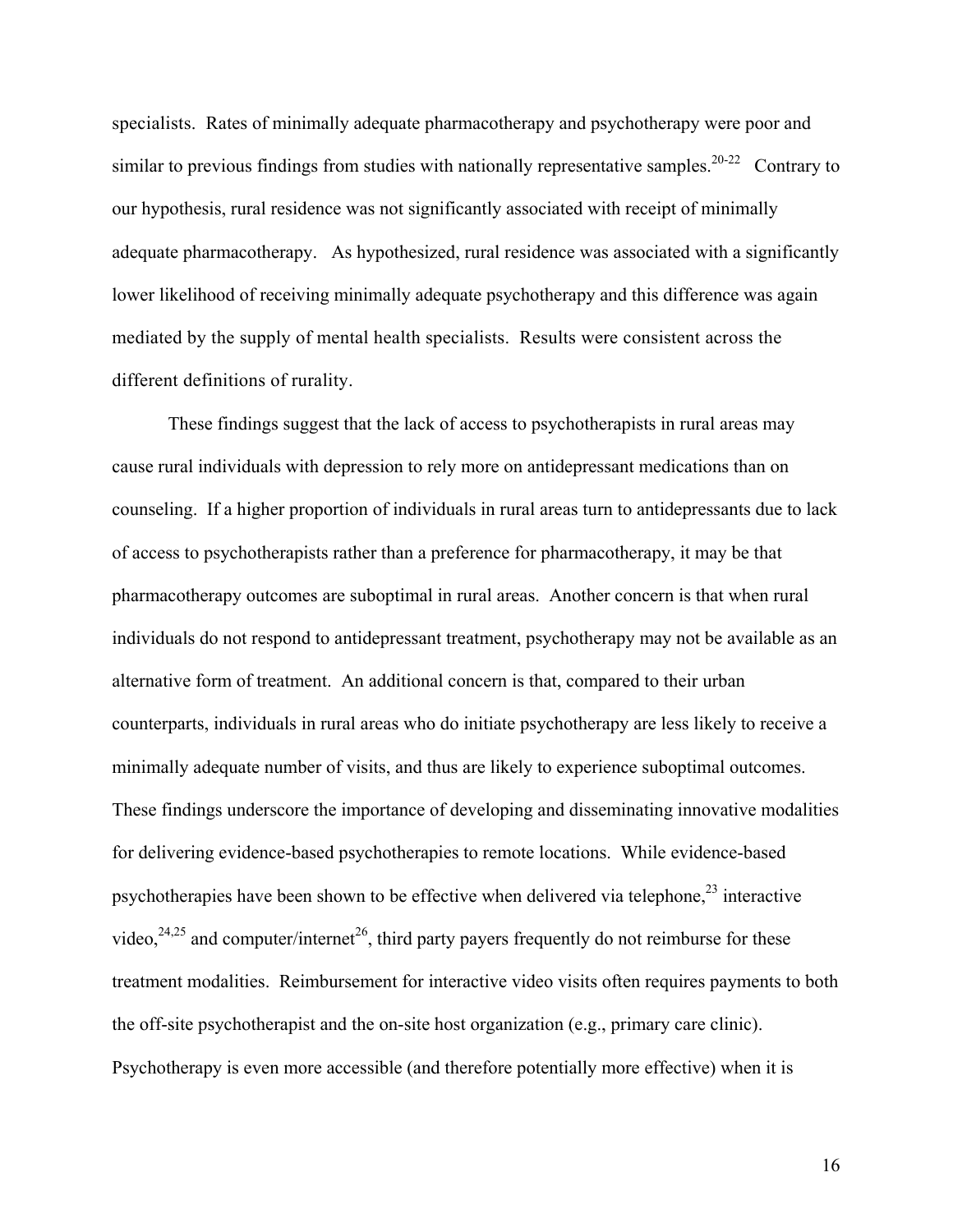delivered to rural patients in their homes, yet this patient-centered model of care faces even greater barriers in terms of reimbursement from third party payers. Reimbursement policies need to be modified in order to improve the business case for delivering evidence-based psychotherapy to rural patients via telephones, interactive video, and computer/internet.

Our results should be interpreted with several limitations in mind. First, the identification of individuals with depression was based on self-report. It is possible that some individuals with depression were not identified as having depression and that some individuals identified as having depression did not meet diagnostic criteria for depression. It is also possible that the self reporting of depression varies by rural-urban residence, which could bias our findings. It is worth noting that any rural-urban differences in the self reporting of depression are less likely to bias our analysis of adequate treatment because all individuals in this analytical sub-sample were judged by a clinician to have depression severe enough to warrant treatment. With respect to our process measure of minimally adequate care, another limitation is that the number of antidepressant prescriptions does not necessary reflect medication adherence or appropriate switching/augmenting due to non-response. Likewise, the number of psychotherapy visits does not reflect whether patients completed a course of evidence-based psychotherapy. Thus, rather than representing true quality of care, minimally adequate care represents only the opportunity to have received high quality care. Moreover, because only treatments that were provided during the calendar year were included in the MEPS dataset, some individuals may have initiated a treatment regimen before the beginning of the calendar year and some may have continued treatment after the end of the calendar year. Consequently, similar to other studies  $20-22,27$  the rates of minimally adequate treatment should be considered to be overly conservative. However, because we were primarily interested in *differences* in adequacy of treatment across rural and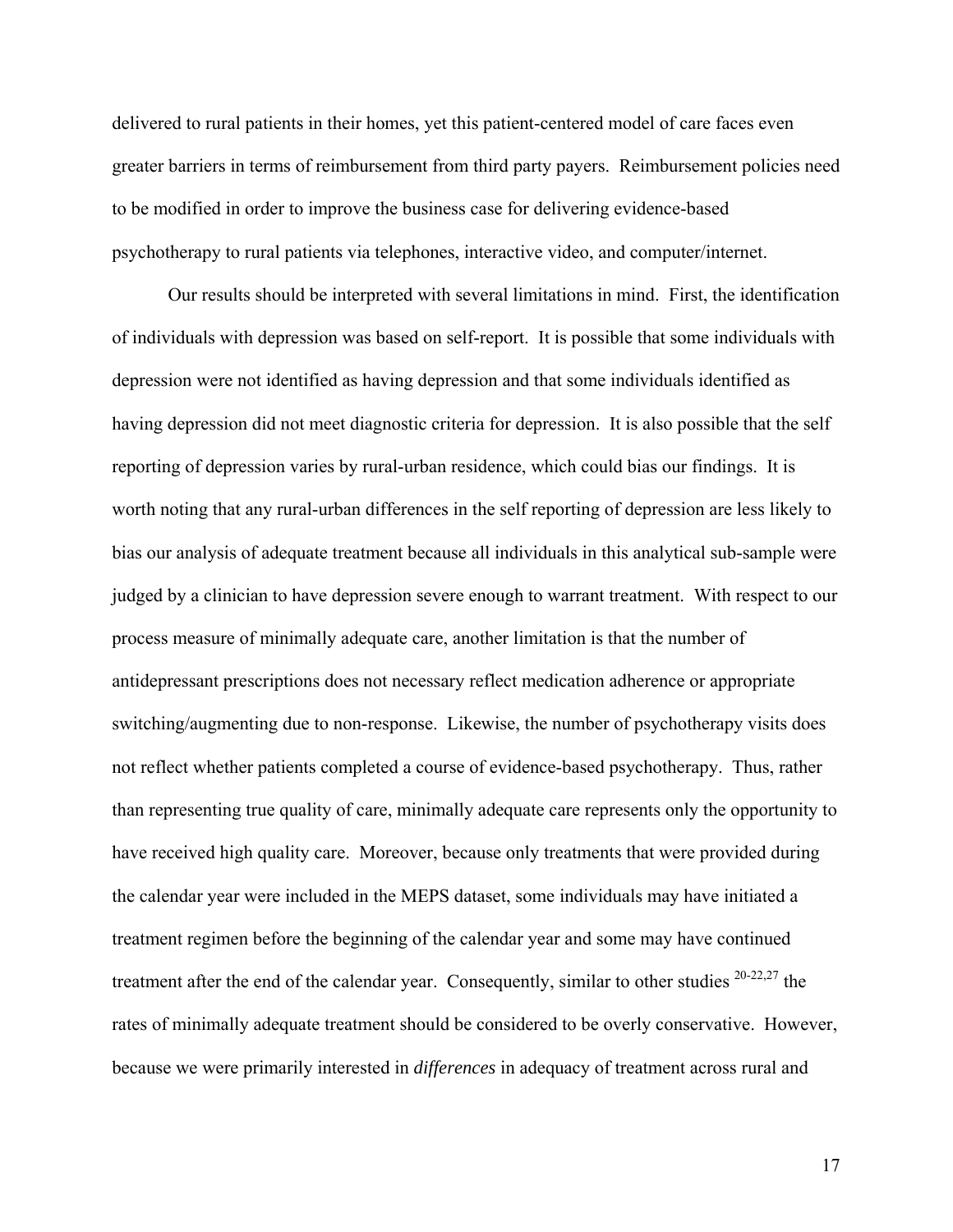urban areas rather than the actual prevalence of adequate treatment, these limitations should not affect the findings as long as the measurement errors were distributed randomly among respondents.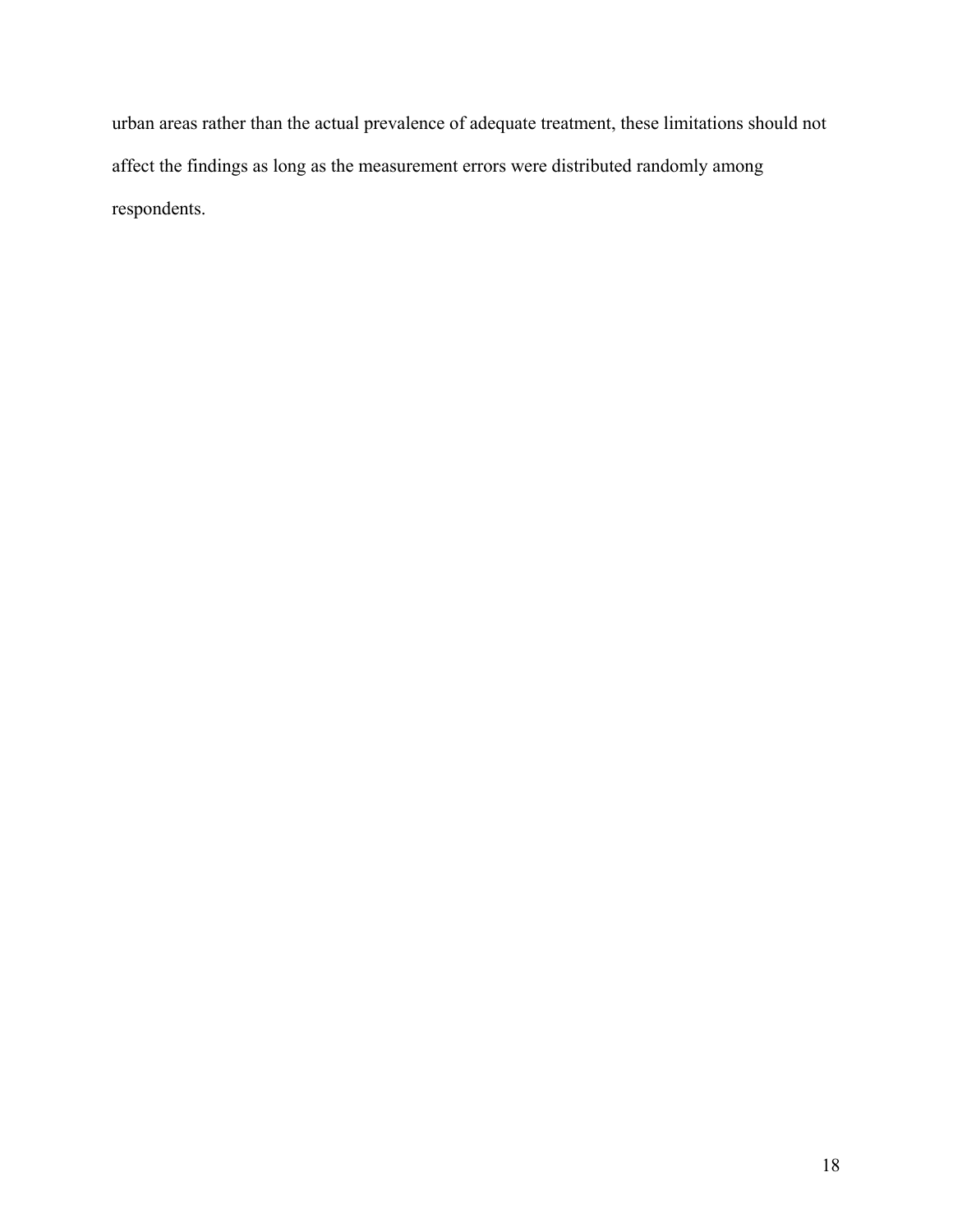## Reference List

- (1) Kessler RC, Berglund P, Demler O, Jin R, Koretz D, Merikangas KR et al. The epidemiology of major depressive disorder: results from the National Comorbidity Survey Replication (NCS-R). *J Am Med Assoc.* 2003; 289(23):3095-3105.
- (2) Probst JC, Laditka SB, Moore CG, Harun N, Powell MP, Baxley EG. Rural-urban differences in depression prevalence: implications for family medicine. *Fam Med.* 2006; 38:653-660.
- (3) Hauenstein EJ, Petterson S, Rovnyak V, Merwin E, Heise B, Wagner D. Rurality and mental health treatment. *Admin Ment Health.* 2007; 34(3):255-267.
- (4) Kessler RC, Merikangas KR, Wang PS. Prevalence, comorbidity, and service utilization for mood disorders in the United States at the beginning of the twenty-first century. *Annual Review of Clinical Psychology.* 2007; 3:137-158.
- (5) Wang PS, Lane M, Olfson M, Pincus HA, Wells KB, Kessler RC. Twelve-month use of mental health services in the United States: results from the National Comorbidity Survey Replication. *Arch Gen Psychiatry.* 2005; 62:629-640.
- (6) Wang JL. Rural-urban differences in the prevalence of major depression and associated impairment. *Social Psychiatry and Psychiatric Epidemiology.* 2004; 39:19-25.
- (7) Reschovsky JD, Staiti AB. Access and quality: Does rural America lag behind? *Health Aff.* 2005; 24(4):1128-1139.
- (8) Lambert D, Agger M, Hartley D. Service use of rural and urban Medicaid beneficiaries suffering from depression: The role of supply. *J Rural Health.* 1999; 15(3):344-355.
- (9) Fortney J, Rost K, Zhang M, Warren J. The impact of geographic accessibility on the intensity and quality of depression treatment. *Med Care.* 1999; 37(9):884-893.
- (10) Cohen, S. B. and Agency for Healthcare Research and Quality. Sample Design of the 1996 Medical Expenditure Panel Survey Household Component. Methodology Report No. 2. Rockville, MD: Agency for Healthcare Research and Quality; 1997. Report No.: 97-0027.
- (11) Weilburg JB, O'Leary KM, Meigs JB, Hennen J, Stafford RS. Evaluation of the adequacy of outpatient antidepressant treatment. *Psychiatr Serv.* 2003; 54:1233-1239.
- (12) American Psychiatric Association. Practice guideline for major depressive disorder in adults. *Am J Psychiatry.* 1993; 150(4, suppl.):1-26.
- (13) Depression Guideline Panel. *Depression in primary care: Volume 1. Detection and diagnosis. Clinical practice guideline, Number 5. (AHCPR Publication No. 93-0550)*. Rockville, MD: U.S. Department of Health and Human Services, Public Health Service, Agency for Health Care Policy and Research, 1993.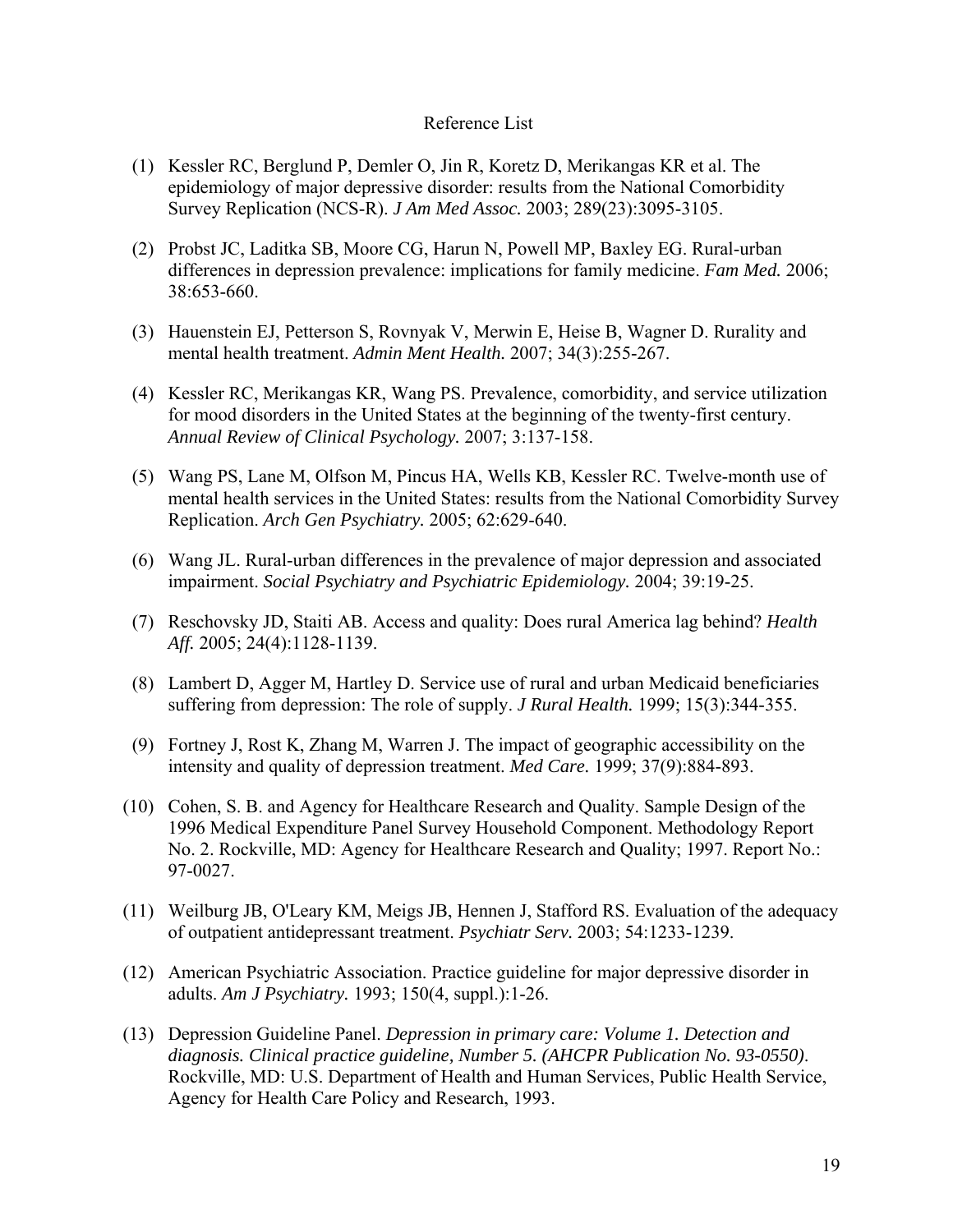- (14) Catalano R, Dooley CD. Economic predictors of depressed mood and stressful life events in a metropolitan community. *J Health Soc Behav.* 1977; 18:292-307.
- (15) Dooley D, Cotalano R. Recent research on the psychological effects of unemployment. *J Soc Issues.* 1988; 44(4):1-12.
- (16) Fergusson DM, Horwood LJ, Lynskey MT. The effects of unemployment on psychiatric illness during young adulthood. *Psychol Med.* 1997; 27(2):371-381.
- (17) Montgomery SM, Cook DG, Bartley MJ, Wadsworth ME. Unemployment pre-dates symptoms of depression and anxiety resulting in medical consultation in young men. *Int J Epidemiol.* 1999; 28(1):95-100.
- (18) Quality Resource Systems Inc. Area Resource File website. Available at [http://www.arfsys.com](http://www.arfsys.com/) Accessed 3/29/2006. 2006.
- (19) Baron RM, Kenny DA. The moderator-mediator variable distinction in social psychological research: Conceptual, strategic, and statistical considerations. *J Pers Soc Psychol.* 1986; 51(6):1173-1182.
- (20) Young AS, Klap R, Sherbourne CD, Wells KB. The quality of care for depressive and anxiety disorders in the United States. *Arch Gen Psychiatry.* 2001; 58(1):55-61.
- (21) Harman JS, Edlund MJ, Fortney JC. Disparities in the adequacy of depression treatment in the United States. *Psychiatr Serv.* 2004; 55(12):1379-1385.
- (22) Harman JS, Edlund MJ, Fortney JC. Trends in antidepressant utilization from 2001 to 2004. *Psychiatr Serv.* 2009; 60:611-616.
- (23) Mohr DC, Vella L, Hart S, Heckman T, Simon G. The effect of telephone-administered psychotherapy on symptoms of depression and attrition: A meta-analysis. *Clin Psychol.* 2008; 15(3):243-253.
- (24) Bouchard S, Paquin B, Payeur R, Allard M, Rivard V, Fournier T et al. Delivering cognitive-behavior therapy for panic disorder with agoraphobia in videoconference. *Telemedicine Journal & e-Health.* 2004; 10(1):13-25.
- (25) Nelson EL, Barnard M, Cain S. Treating childhood depression over videoconferencing. *Telemedicine Journal and e-Health.* 2003; 9(1):49-55.
- (26) Marks IM, Cavanagh K, Gega L. Computer-aided psychotherapy: revolution or bubble? *Br J Psychiatry.* 2007; 191:471-473.
- (27) Persons JB, Thase ME, Crits-Christoph P, McIntyre JS, Rush AJ, Merriam AE et al. The role of psychotherapy in the treatment of depression: Review of two practice guidlines. *Arch Gen Psychiatry.* 1996; 53:283-304.